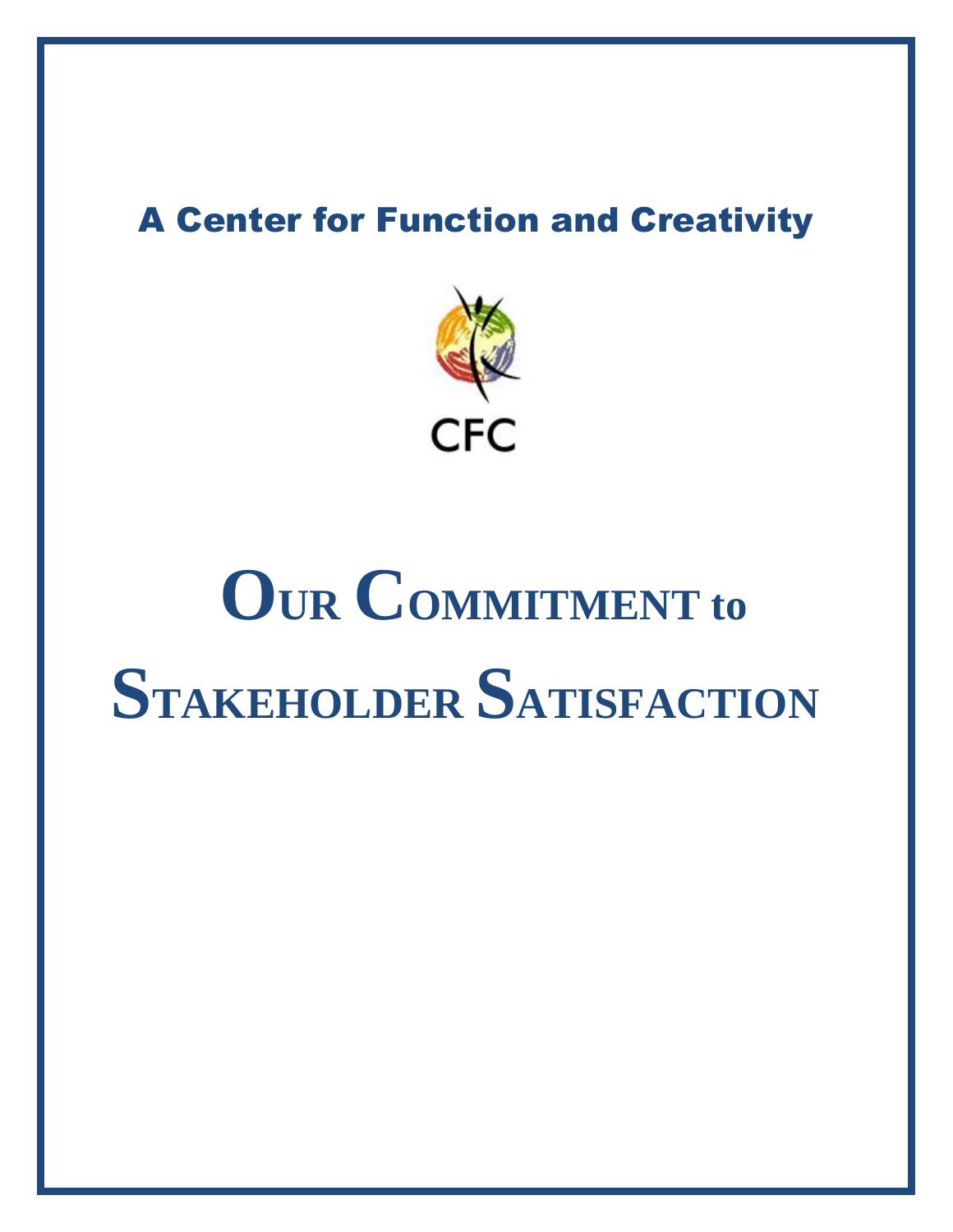# **2016 Stakeholder Satisfaction Overview**

The level of satisfaction expressed by internal and external stakeholders reflects the fact that we at A Center for Function and Creativity (CFC) are meeting our core mission of enhancing the lives of the individuals we serve.

Stakeholder surveys and follow-up interviews demonstrate a high degree of confidence in the ability of CFC to deliver innovative person-centered services that expand employment and other community integration opportunities which meet the needs and match the interests of program participants.

Stakeholder satisfaction with the quality and range of CFC services is at its highest level since the company was founded in 2010. By all accounts, the greatest strength of CFC is the commitment of employees at all levels to quality care and individualized supports for program participants.

Overall, the most important element of our success is the belief shared among persons served, employees, and other stakeholders that CFC is achieving its mission through innovative therapeutic approaches which enable the individuals we serve to realize valued roles in the community and live meaningful lives.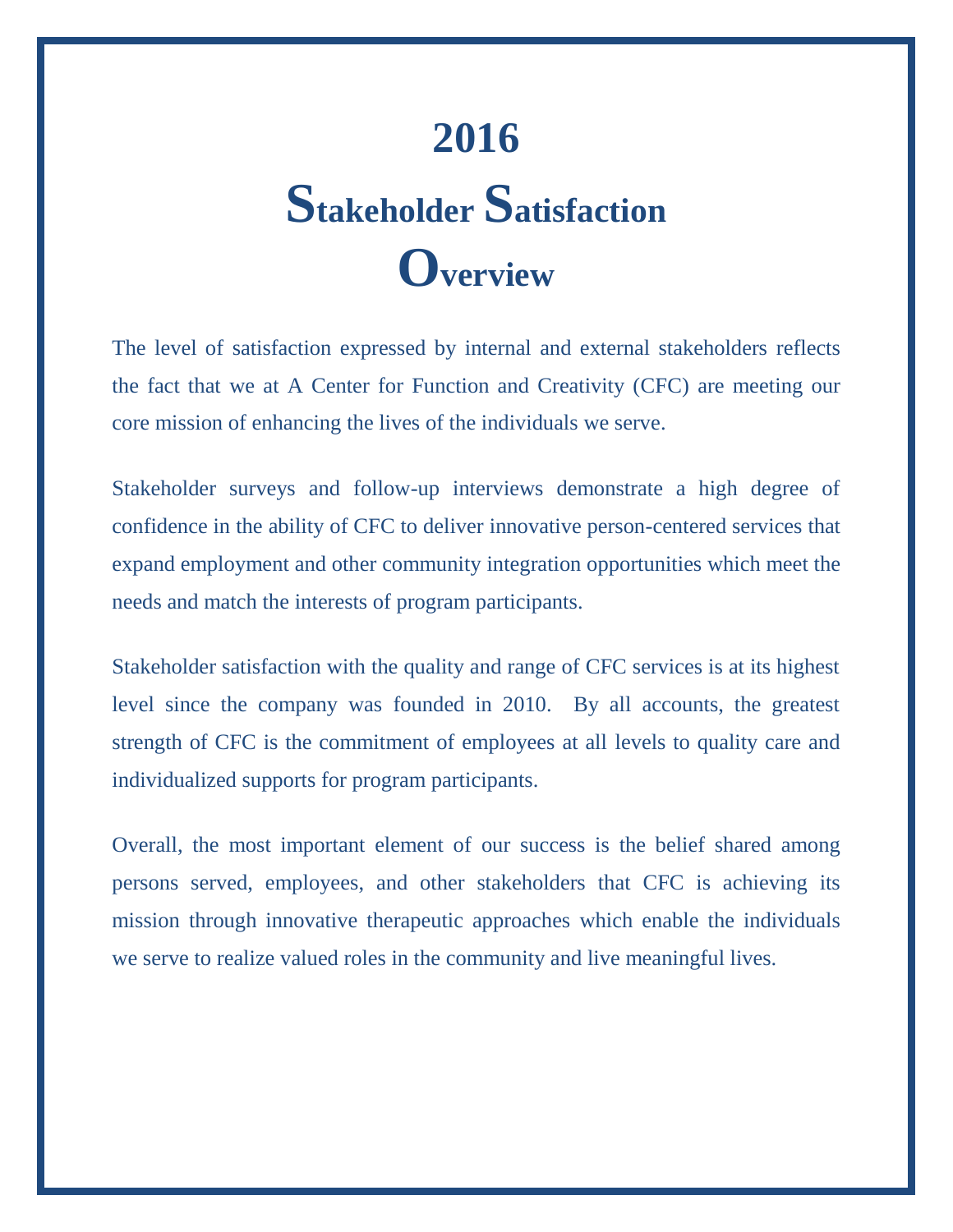#### **2016**

# **Stakeholder Satisfaction Scope & Methodology**

A total of 105 stakeholders were surveyed and/or interviewed in person or by telephone during the period commencing April 21, 2016 and ending July 22, 2016.

Survey and interview questions were asked in the context of CFC service delivery (effectiveness, efficiency, customer service), organizational characteristics (structure and management; resources and capabilities; successes and challenges), industry trends and environmental variables (political, economic, social, technological, legal/regulatory).

Relevant factors were identified through a combination of qualitative and quantitative methodologies: Quantitative research consisted of survey instruments that provided a general picture of the level of stakeholder and employee satisfaction. Qualitative research consisted of follow-up interviews and focus discussion groups, which facilitated analysis of contextual variables against which survey results could be better understood.

To ensure candid and accurate responses, all respondents were assured that the information they provided would be statistically processed, analyzed and presented without identifying individual persons, job titles, locations or organizations.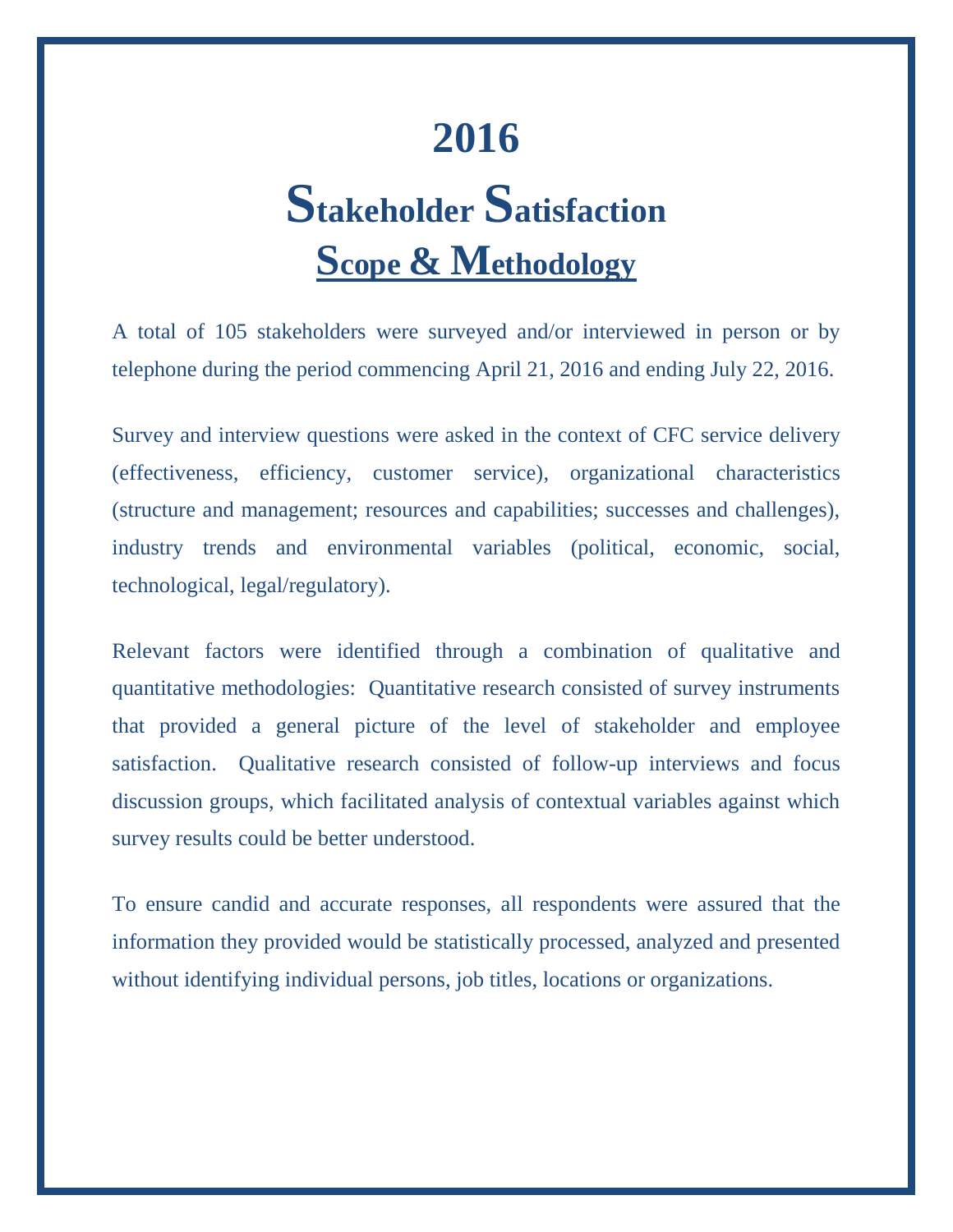### **2016 Stakeholder Satisfaction Key Survey Findings**

- $\triangleright$  Stakeholder satisfaction with CFC success in achieving its core mission enriching the lives of the persons served  $\frac{1}{x}$  is at its highest level since the company was founded in 2010. An overwhelming majority (85.7%) of stakeholders surveyed are "totally satisfied" or "satisfied" with the ability of CFC to achieve that mission. None of the stakeholders surveyed online or interviewed afterwards expressed any dissatisfaction in this regard.
- $\triangleright$  An overwhelming majority (85.7%) of stakeholders surveyed also believe that CFC is doing an "excellent" or "above average" job in meeting the individualized needs of program participants. None of the stakeholders surveyed or later interviewed on this question expressed any doubt that CFC is meeting individualized needs.
- $\triangleright$  Similarly, an overwhelming majority (83.3%) of stakeholders surveyed rate the effectiveness of CFC services as "excellent" or "above average," with high marks given for "excellent" and "above average" customer service (78.6%) and the efficiency of CFC services (76.2%).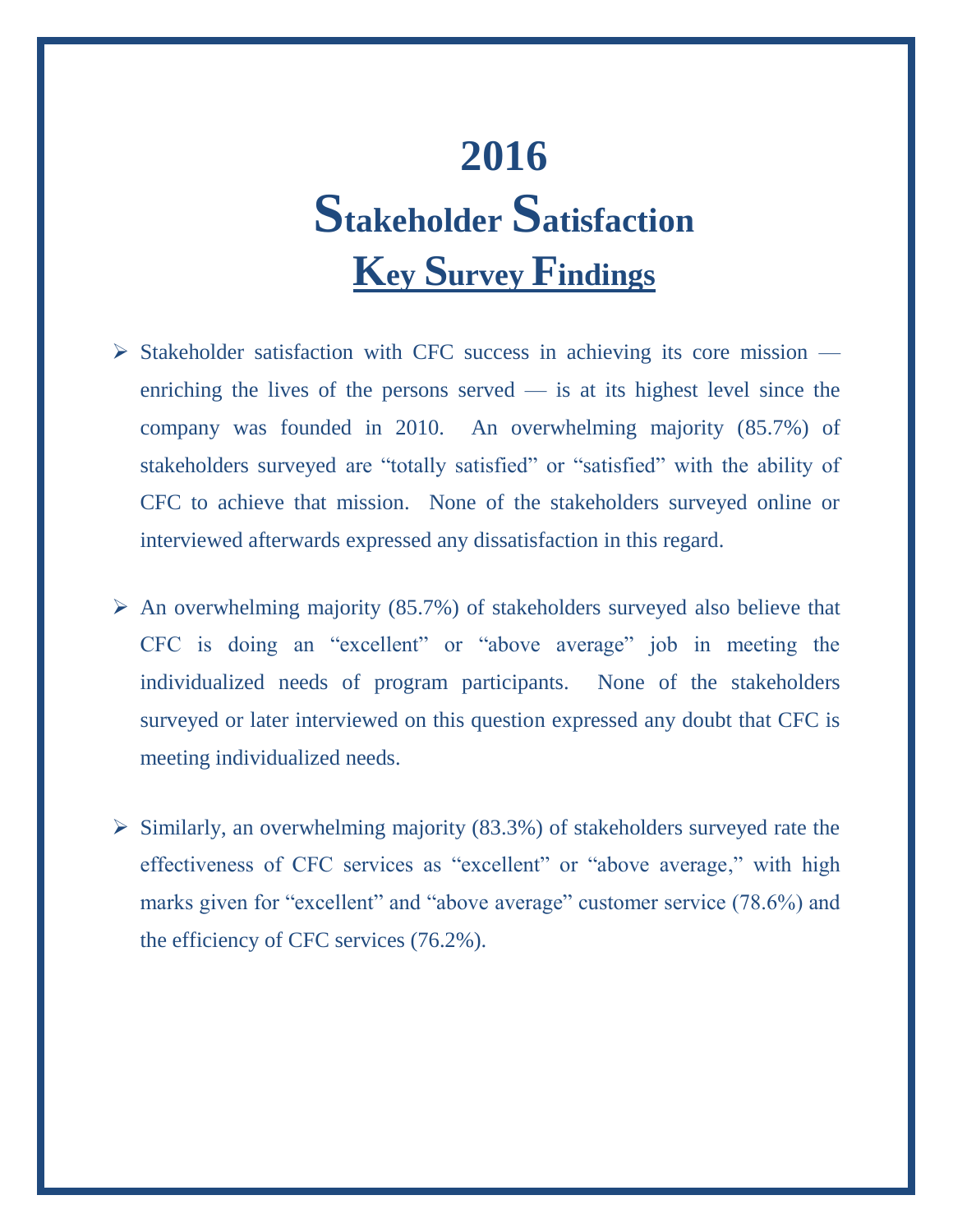## **2016 Stakeholder Satisfaction Representative Comments**

- *CFC gets to know the individuals they serve which allows for them to support the individual in the manner that works for the individual.*
- *The program our* [family member] *participates in is the finest program [our family member]has ever been involved with….Encourages and supports personal esteem through art, encourages personal development through successful stage performance which has really given our* [family member] *the chance to develop "team" skills necessary in daily living.*
- *Program is calm and welcoming. Everything "timely" without being "tense."*
- *Excellent service for my clients!*
- *Innovative ideas. Dedication and Commitment to Quality*
- *[Individuals served] love the program!*
- *Follow up is fantastic. Information given … is abundant and accurate.*
- *Staff are proactive in meeting changing needs of individuals.*
- *Great communication. Person centered planning.*
- *The staff are friendly, yet they set boundaries. They take time to LISTEN …*
- [Staff members] *care and it shows. Good communication and feedback.*
- *You guys rock!*